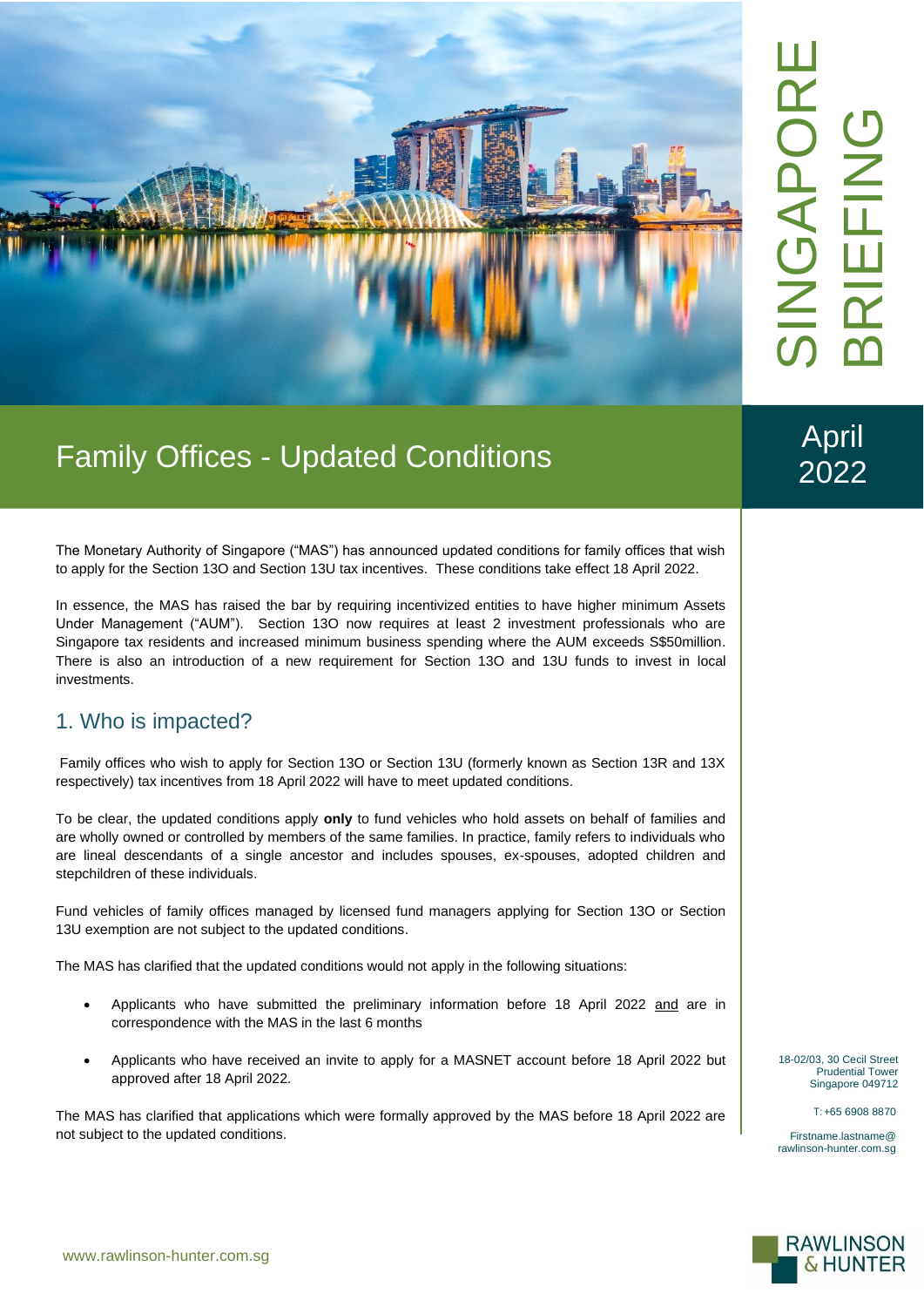## 2. What are the updated conditions?

The updated conditions are as follows:

| <b>Criteria</b>                                                                                                                                                                                                                              | <b>Section 130</b>                                                                                                                                                                                                                                                         | <b>Section 13U</b>                                                                                                                              |
|----------------------------------------------------------------------------------------------------------------------------------------------------------------------------------------------------------------------------------------------|----------------------------------------------------------------------------------------------------------------------------------------------------------------------------------------------------------------------------------------------------------------------------|-------------------------------------------------------------------------------------------------------------------------------------------------|
| <b>AUM</b>                                                                                                                                                                                                                                   | Minimum fund size of S\$10 million at<br>the point of application.                                                                                                                                                                                                         | Minimum fund size of S\$50 million at the point of<br>application.                                                                              |
|                                                                                                                                                                                                                                              | A commitment to increasing the AUM to<br>S\$20 million within a 2-year grace<br>period.                                                                                                                                                                                    |                                                                                                                                                 |
| <b>Investment Professionals</b><br>("IPs")                                                                                                                                                                                                   | Employs at least 2 IPs at the point of<br>application.                                                                                                                                                                                                                     | Employs at least 3 IPs, with at least one IP being<br>a non-family member, at the point of application.                                         |
| IPs refers to individuals who<br>are Singapore tax residents.<br>They should be substantially<br>engaging in performing the<br>role of portfolio manager,<br>research analyst and traders<br>and are earning more than<br>S\$3,500 per month | A one-year grace period can be given to<br>employ a second IP if this requirement<br>is not met at the point of application.                                                                                                                                               | A one year grace period can be given to employ<br>one non-family member as an IP if this<br>requirement is not met at the point of application. |
| <b>Minimum annual business</b><br>spending                                                                                                                                                                                                   | Incur a minimum of Total Business<br>Spending ("TBS") depending on their<br>AUM:                                                                                                                                                                                           | Incur a minimum of Local Business Spending<br>("LBS") depending on their AUM:                                                                   |
|                                                                                                                                                                                                                                              | AUM less than S\$50 m:<br>TBS of S\$200,000                                                                                                                                                                                                                                | For AUM less than S\$100m:<br>LBS of S\$500,000                                                                                                 |
|                                                                                                                                                                                                                                              | AUM more than (or equal to) S\$50m but<br>less than S\$100m:<br>TBS of S\$500,000                                                                                                                                                                                          | For AUM more than (or equal to) S\$100m:<br>LBS of S\$1 million                                                                                 |
|                                                                                                                                                                                                                                              | AUM more than (or equal to) S\$100 m:<br>TBS of S\$1m                                                                                                                                                                                                                      |                                                                                                                                                 |
| <b>Local investment</b>                                                                                                                                                                                                                      | Invest at least 10% of its AUM or S\$10 million, whichever is lower, in local investments at any<br>one point in time.                                                                                                                                                     |                                                                                                                                                 |
|                                                                                                                                                                                                                                              | A one-year grace period would be given if the above requirement is not met by the point of<br>application.                                                                                                                                                                 |                                                                                                                                                 |
|                                                                                                                                                                                                                                              | Local investments include the following:                                                                                                                                                                                                                                   |                                                                                                                                                 |
|                                                                                                                                                                                                                                              | Equities listed on Singapore licensed exchanges<br>Qualifying debt securities<br>Funds distributed by Singapore-licensed/registered fund managers<br>Private equity investments into non-listed Singapore incorporated companies with<br>operating businesses in Singapore |                                                                                                                                                 |

## 3. Other notable updates

There is greater scrutiny by the MAS on the quality of IPs. The MAS now require applicants to specify the number of years of experience that each IP has in managing personal/family investments as well as the asset classes for which the IP has experience, indicating the investment strategy and past investment performance. The IP is also expected to have relevant academic background or professional experience.

To ensure that the updated conditions are met, the MAS reserves the right to review the annual declarations submitted and call for supporting documentation or audit certification for selected entities.